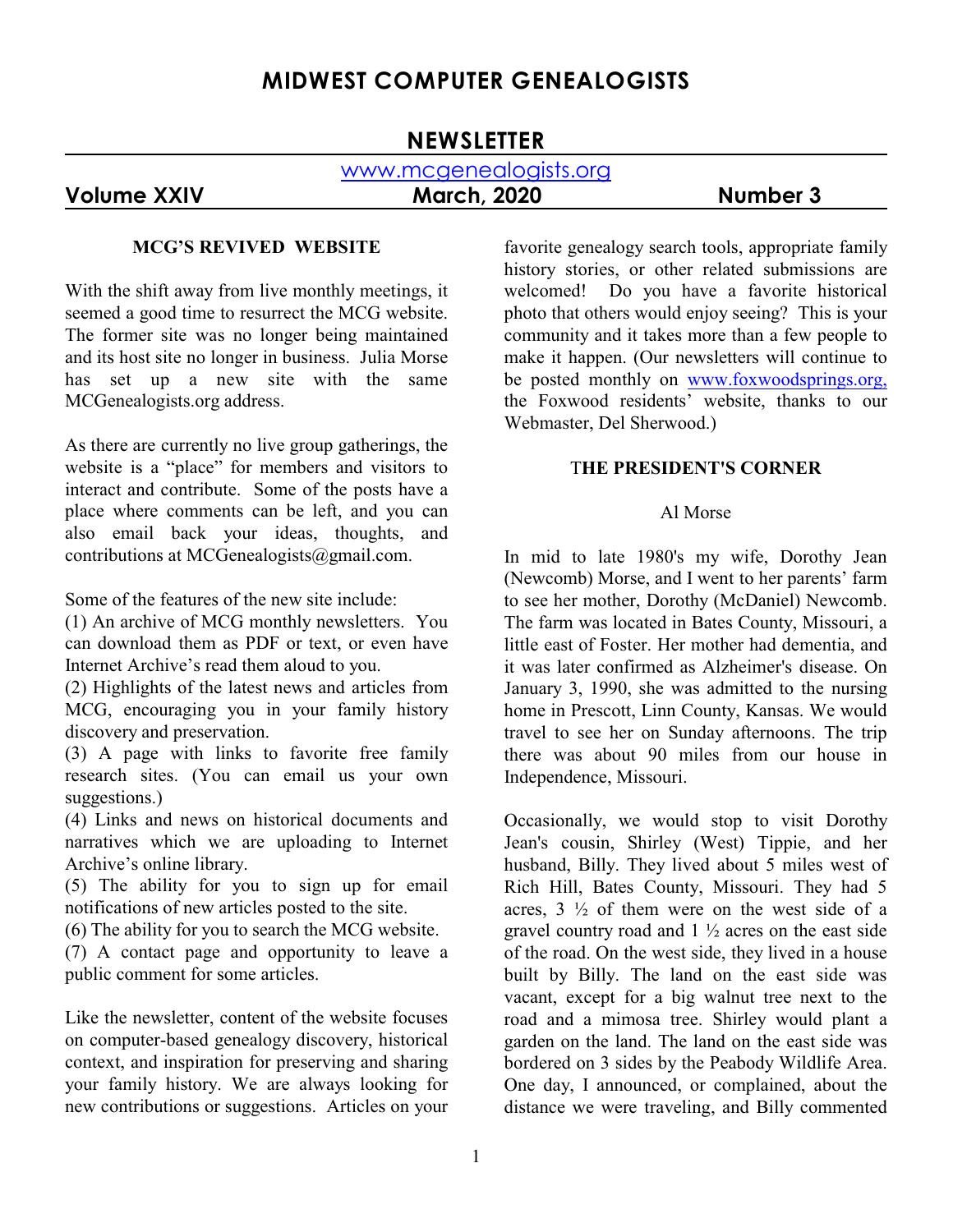that he might be willing to sell the  $1\frac{1}{2}$  acres if the right people came by. This property was less than 20 miles from the nursing home. We got the land by paying to have rural water brought a half mile to their property. Of course, we had water made available on the east side of the road as well. This was 1991.

In 1992, we built a 30 foot by 30 foot garage. Since Billy had built his own house and a garage, he was able, with my limited help, to build the garage. We had the intent to build the house, but decided that we should look for a double wide home. So we started looking. We were to retire in 1994. We bought a nice double wide and it was delivered and installed in October, 1994. We moved in. A nice big deck was added to the back of the house, and, eventually, a front porch was added.

We put in a big garden every summer. This is where we really got into canning. We bought a pressure canner to can green beans. We used an old hot-water canner that my mother, Mildred Catherine (Janssens) Morse had used, to do all of the other canning. We canned jellies, jams, tomatoes, sauces, pickles, and relishes. We also planted 12 apple trees, 3 pear trees, 2 plum trees, 2 peach trees, 3 grape vines, a strawberry patch, 6 or 8 blueberry bushes, 6 thornless blackberry bushes, black raspberry bushes, gooseberry bushes, 2 elderberry bushes, and other strange fruit trees or bushes that did not succeed. We also had flower gardens, flowering bushes, and shade trees.

We loved living there. We had our son's dog, Chief. He was a great dog in the country. We had two indoor cats. We enjoyed going mushroom hunting in the spring. Neither one of us had ever done that, but we learned. We had some very successful years picking morels. We enjoyed our walks, especially in the Peabody Wildlife Area. We saw birds that we had never seen before, such as bluebirds and Baltimore orioles. We had deer and turkeys go through our yard as well as raccoons, opossums, skunks, and other critters. We enjoyed watching flocks of geese gather in the fields near our house in the fall. From the fall of 2000 to 2004, our oldest son, Brian, attended Christian Theological Seminary in Indianapolis. We would make 2 trips a year to visit him. We enjoyed those trips and did some sightseeing.

Since we were now closer to the nursing home, we had the opportunity to go and visit, although Dorothy's mother's health kept getting worse. She no longer recognized us or could visit with us. Dorothy would go over there and play the piano. She and I would sing. We also got involved in a bible study once a month with the residents. Dorothy's mother died on June 10, 1999, after being there nine and a half years. We continued going over to do bible study each month.

We also saw heartache. Billy and Shirley were in a terrible car wreck in 2001 and Shirley died. We remained close to Billy and helped him as he had a long recovery. We also each had cancer surgeries. We had those in Research Hospital in Kansas City. We had kept our house in Independence because we kept going to our doctors in the city. Dorothy had open heart surgery in February, 2004. We made the decision that we needed to move back to Independence. We put the country house up for sale and started moving things back to the city. We moved back in November. The house in the country did sell in February, 2005. Many times we would look at the pictures we took down in the country. She even took some of those photos to paint pictures of them on canvas.

## **MCG'S NEW ONLINE LIBRARY AT INTERNET ARCHIVE**

In addition to relaunching the MCG website , mcgenealogists.org, Julia Morse has now set up for us an MCG library space at Internet Archive. You m a y v i e w i t d i r e c t l y a t [https//archive.org/details/@mcgenealogists](https://archive.org/details/@mcgenealogists) or link to it from the MCGenealogists.org website. This is the same digital archives which libraries around the world, (such as the Library of Congress and Allen County Public Library Genealogy Collection), use to share and preserve their digital collections.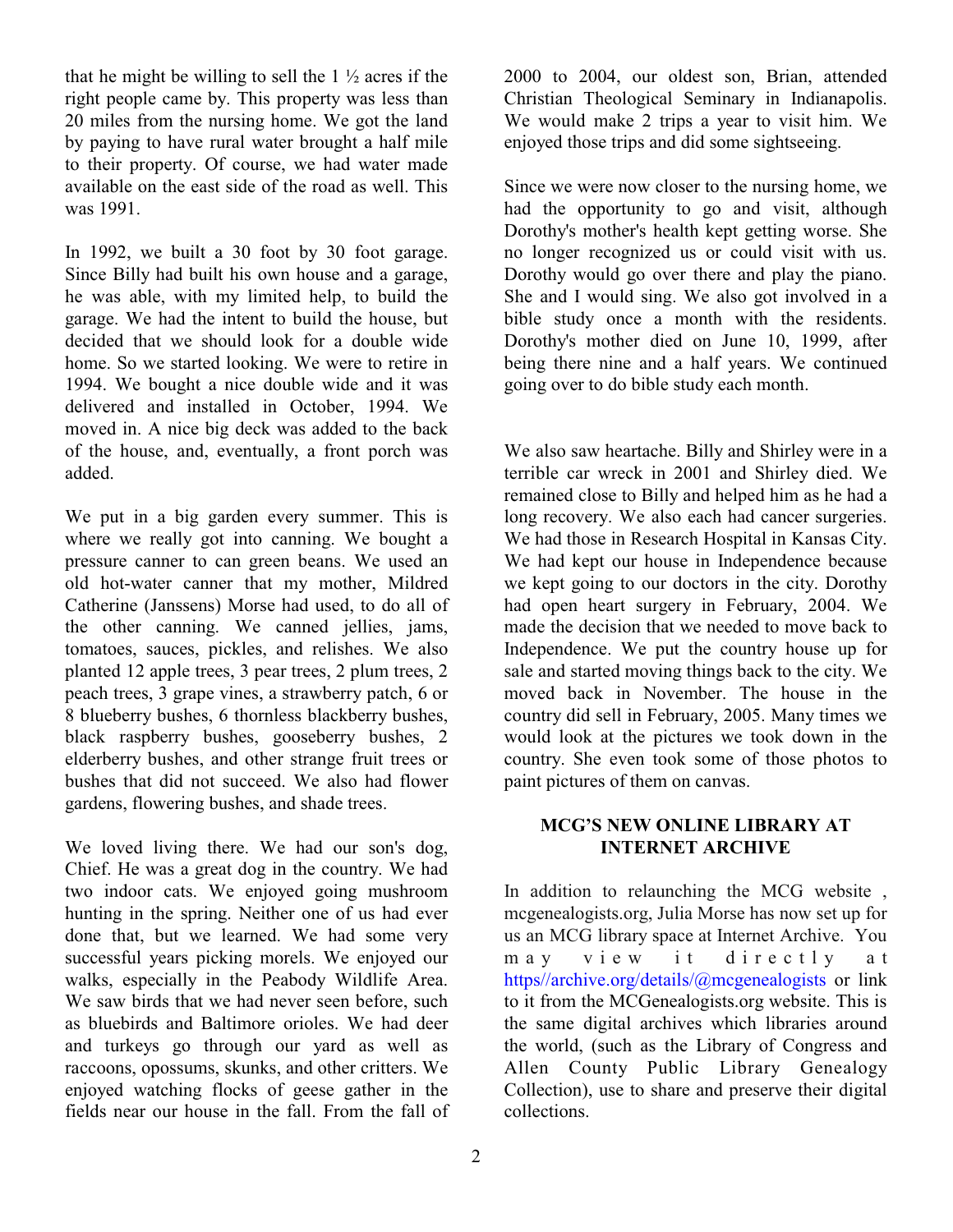We foresee the following purposes of our online library:

(1) To preserve MCG newsletters and documents for future generations (even after MCG might cease to exist in the future).

(2) To increase searchable access to MCG documents for worldwide researchers.

(3) To professionally present MCG documents in multiple accessible formats, including formats for the visually-impaired, or those who would wish easy text-to-speech audio.

(4) To provide easy access for members to contribute their own unique documents to be accessible in this world library.

We have just begun uploading past newsletters. The process is slow, as we are providing searchable subjects and summary information for the catalog as we upload—so if you are looking for past newsletters, come back again to check for more! We also intend to contribute some unique historical documents and transcripts.

## **FIFTEEN "UNCOMMON" COMPUTER-BASED WAYS TO DISCOVER MORE ABOUT YOUR ANCESTORS** Julia Morse

Genealogist Lisa Lisson of the blog "Are You My Cousin?" [\(https://lisalisson.com/](https://lisalisson.com/)) has recently published a series of 31 short YouTube videos on "Uncommon" avenues for learning more about your family history. You can explore all the videos at her playlist, entitled "31 Days of Uncommon  $G$  e n e a  $log y$  T i p s , "at : [https://www.youtube.com/playlist?list=PLdwcCRg](https://www.youtube.com/playlist?list=PLdwcCRgmrNMxkF0-J2mFWLHe4v4ucsY1v) [mrNMxkF0-J2mFWLHe4v4ucsY1v](https://www.youtube.com/playlist?list=PLdwcCRgmrNMxkF0-J2mFWLHe4v4ucsY1v). Be sure to check out the description area beneath her videos for the related text blog post, where you can find links to key sites described in the video. Her first web blog post on this series begins here: [https://lisalisson.com/volunteer-31-days](https://lisalisson.com/volunteer-31-days-genealogy-tips/)[genealogy-tips/](https://lisalisson.com/volunteer-31-days-genealogy-tips/) 

From Lisa's 31 tips, I summarize here with my own comments fifteen tips which are applicable to computer-based genealogy:

(1) Volunteer. Some volunteering, such as transcribing records or support for a local history organization, can be done over the computer.

Strategic volunteering gives you access to people and resources in your location or historical interest, so can pay back toward your own family history research in multiple ways. I will address this in a future article (or you can see Lisa's video for her own thoughts).

(2) Explore genealogy wikis to learn from others. (Just search on "genealogy wiki.")

(3) Explore society and community news pages in small and rural newspapers. Understand what was going on in the region and time that may have impacted your ancestors. Small-town newspapers often included frequent news about visitors and travelling which can help confirm family ties, provide links to lost family, and detail the closeness of association of friends and family.

(4) Explore and research religious periodicals.

These can be searched out on Archive.org, Google Books, historical libraries, and sometimes from the denominational archives and colleges. I was able to solve a decades-long mystery of a missing Missouri pioneer brother by stumbling on an 1849 West Virginia church academy publication that included an article about his death. Solving this mystery also gave us deeper insight into the religious commitment and educational background of our pre-Civil War Miller family in Bates County, Missouri.

(5) Join a Facebook group dedicated to genealogy, surname-based groups, or in geographic regions of interest. Get to know others, get insight, and reach out for help.

(6) Learn more about DNA. Using DNA for genealogy research is complicated and can be daunting, but there are great videos on YouTube that will help you learn more. Lisa recommends the "Family History Fanatics" videos on DNA as a good starting place.

(7) Use your ancestor's occupation to guide your search. Occupation gives insight decisions that the family made when moving. Some occupations leave specific record trails that could be explored: pastors, government positions and appointments, business advertisements, etc. I finally figured out what Great Grandpa Peter Y. Morse was doing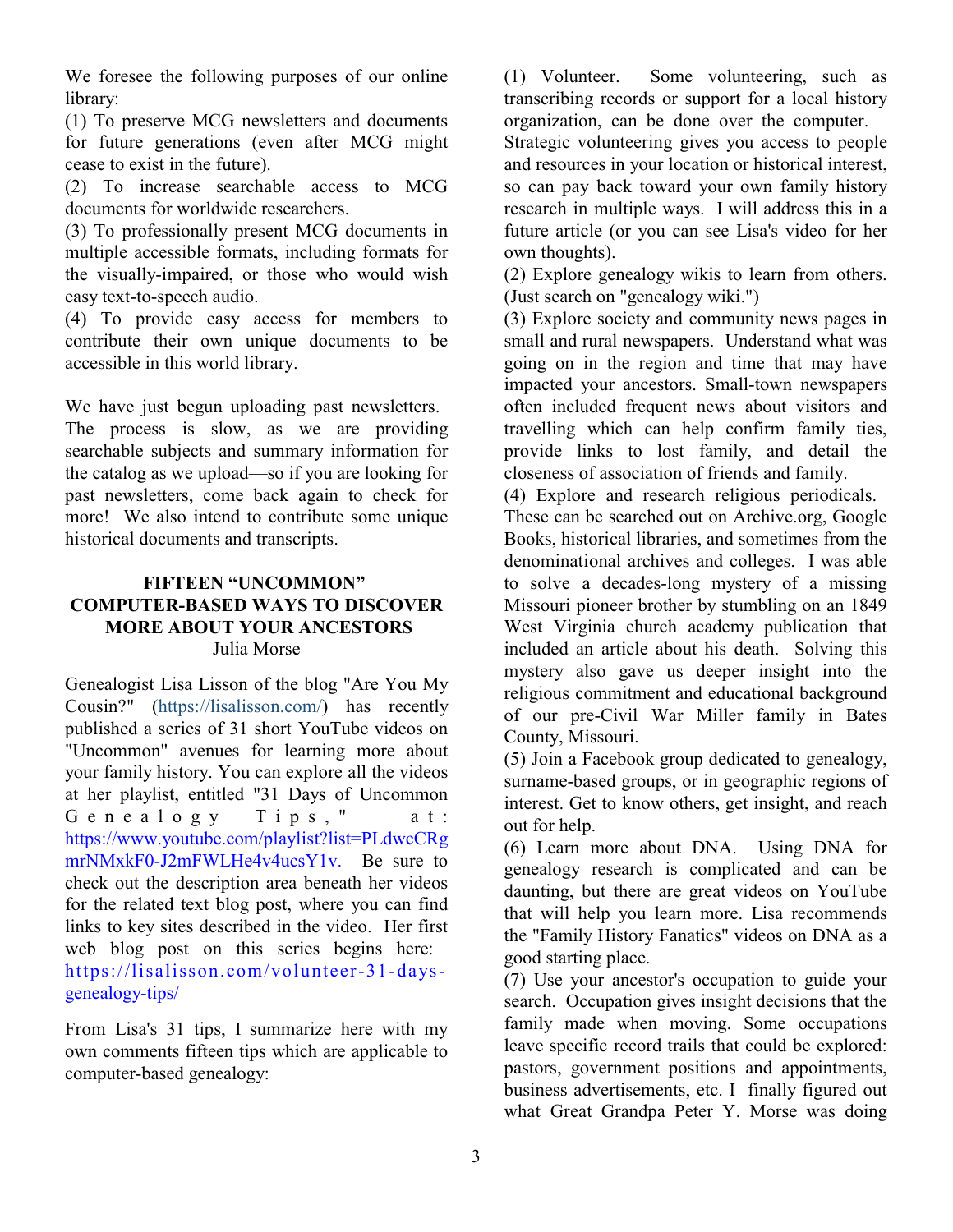during his brief time in Osceola, Missouri when I found an advertisement for his undertaking and carpentry business in the 1866 newspaper. For family names that are very common names or words (and thus difficult to search), searching on words associated with the occupation can sometimes help refine your search to get you to the articles of interest.

(8) School records are increasingly becoming available at Archive.org and digitized historical libraries. School records are sometimes noted in small-town and rural newspapers. More likely avenues are accomplished by contacting the local historical society or library about possible physical archive records which have not been digitized.

(9) War of 1812 Pension Records are being digitized on Fold3. Lisa states that these records are free to view without a subscription. They provide birthplace, death place, spouse, and occupation. (There are only about 75% done, so not all there yet, but a lot are.)

(10) Explore the mortality schedules of the 1850- 1880 census. These are the individuals who died in the 12 months prior to the census. You can find what they died of and a general date range, whether they were single, married, or widowed at the time of death. Mortality schedules are usually available at the same place where you access census records.

(11) Examine other "non-population schedules" of the censuses. For example, there is an agricultural schedule which gives highly specific information on ancestor farms, such as livestock numbers and acreage. Similarly, there is a manufacturer's schedule. "DDD" schedule lists ancestors with handicaps. "Slave schedules" provide insight for families in the slave states.

( 1 2 ) E x p l o r e A r c h i v e G r i d [\(https://researchworks.oclc.org/archivegrid/](https://researchworks.oclc.org/archivegrid/)) to find out what archives might house historical documents in your regions of interest. You can contact archivists for information of ways they might be able to help you access key information.

(13) Explore <https://www.worldcat.org/> to see if there are books at libraries around the world that house something of interest to your family name- books that may not yet digitized at Archive,org, Google Books, or Hathitrust Digital Library

<https://www.hathitrust.org/>). WorldCat will list libraries where physical or microfilm copies of the publications are housed. Sometimes books can be obtained free through your local library with interlibrary loan.

(14) Use Flicker photo-sharing site. Many libraries and archives are posting photographs.

You may or may not find photos of your own ancestral families, but certainly historical photographs in regions, and aerial maps. It is also possible for you to post your own historical family photos for others to find—which sometimes also brings you into connection to distant cousins with documents and family stories.

(15) Seek out maps online. Use Google StreetView to see what that area looks like today. Sometimes the buildings where your ancestors lived are still there, and you can see what it looks like! Look for military maps to learn about the movements of the battles. Sanborn Fire Insurance Maps at the Library of Congress, [https://www.loc.gov/collections/sanborn](https://www.loc.gov/collections/sanborn-maps/about-this-collection/)[maps/about-this-collection/](https://www.loc.gov/collections/sanborn-maps/about-this-collection/), have rich information on city and towns, including specific business locations types of building construction, in the latter 1800's and early 1900's. Lisa also recommends exploring the Dave Rumsey Map Collection, <https://www.davidrumsey.com/>, where you can search and freely download maps by pressing the "EXPORT" option.

Many thanks to Lisa Lisson for originating these recommendations. You can check out more at her blog,<https://lisalisson.com>

.

### **WOMEN'S HISTORY MONTH**

### Marjorie Slavens

March is Women's History Month, and what better subject could I find about whom I should write than my mother, Mildred Marie Welty Slavens (1910-2008)? Mother was born December 2, 1910 in Westport, Missouri. Her parents, Edward Alonzo Welty (1884-1954) and Hattie Lee Kerr Welty (1889-1979), were both born in Jasper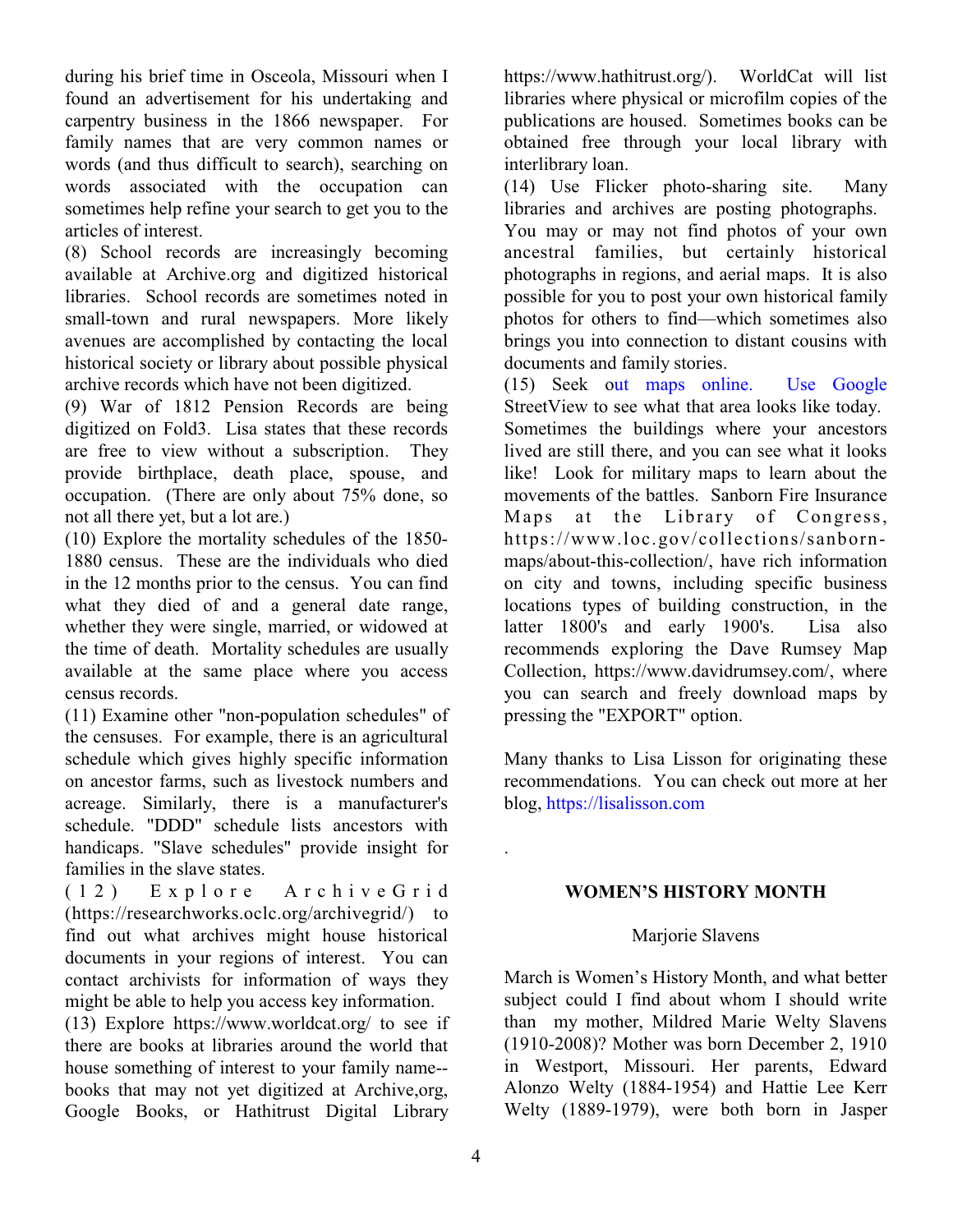County, Missouri. They were married February 10, 1907 at the home of her parents, a hotel which they owned in Medoc, Missouri. (Medoc is one of those little towns which has disappeared, except for a church and a cemetery.) Edward Welty was a Railway Mail Clerk on the Kansas City Southern route from Kansas City to Silome Springs, Arkansas for many years. Mother was the oldest of their 5 children, Edward Charles (1913-2010), Helen Virginia (Olson, 1915-2001), Kathryn Elizabeth (Farr, 1918-2009), and Evelyn Dolores (Stewart, 1920-2020). The family moved from Westport to Kansas City Kansas in 2014, believing that the Kansas educational system would be better for their children. All of the children graduated from high school in Kansas City, and mother attended a teacher training program for the KCK schools for two years, finishing the course work but not completing her student teaching. During World War II, she wanted to teach on a temporary certificate because there was a need for teachers during the war, but my father was absolutely opposed to this work because he believed that only he should work to support his family.

In June, 1930, Mother was visiting her grandparents, Charles and Millie Kerr, in Asbury, Missouri, when she met my father, Ralph Westmeier Slavens (1907-83), who was working in the mines and living with his grandmother, Laura Hesler. They were married in KCK October 12, 1930. They lived briefly in Asbury, then with his parents in Oklahoma, then with her parents in Kansas City during their first year of marriage, but they returned to Oklahoma to live for 8 years following the birth of my brother, Everett, in October, 1931. My sister, Beverly, and I were born in Shidler, Oklahoma, and our sister, Carol, was born in Joplin, Missouri. Although my father continued to work there, there were many financial problems for them in the 1930s, as there were for many people. He went to work for the National Lead Company on April 1, 1940 in Baxter Springs, Kansas, where he received his first regular pay check. He retired from that company in 1972. We lived in Shidler, Oklahoma, Pittsburg, Kansas, Columbus, Kansas, Carl Junction, Missouri, and moved to Fredericktown, Missouri in 1945.

Mother first thought about her family history when she interviewed her father about his parents in the early 1950s. He told her very little about his family; Weltys, typically did not talk a great deal. After her children were grown in the 1970s, she started investigating the family history. Her sisters said, "Mildred, you are the oldest, so you should write our family history". She first did research at the St. Louis Public Library, and she also spent as much time as possible at the Mid-Continent Library in Independence when she was visiting her daughter, Carol, in Blue Springs. She moved to Blue Springs in 1990 and spent a great deal more time at that Library. Carol and I went on a number of research trips with her to court houses, libraries, cemeteries, genealogical societies, and more and more cemeteries in Missouri, Illinois, Ohio, Pennsylvania, Maryland, and Virginia. My sister used to see a cemetery along the road and ask her, "Mother, there is a cemetery; do you think we should stop to see if we have anyone there?" Having a laptop and a GPS would have been helpful during those years.

When she began her family research, Mother knew nothing about most of her ancesters beyond her own grandparents. Federal and state Census records were very helpful in tracing the family back from members whom she knew. Her father told her about the family of his mother, Catharine Mary Eppright Welty, but he told her nothing about his mother's family, although he knew his grandparents, uncles and aunts. She had a family Bible that belonged to her great grandfather, John Kerr, and she was able to trace some of her grandfathers 13 sibblings by John Kerr's first two wives through this record. In addition to her visits to so many places, she maintained correspondence with family members throughout the country. Once she learned to use the Internet, her correspondence increased. She had many requests for her books, and she sold and mailed them them to many people for the basic cost of the copies. She used such sites as Ancestry.com, Fold3, Genealogy.com, Family Search, and Gencircles and contributed information to these sites as well.